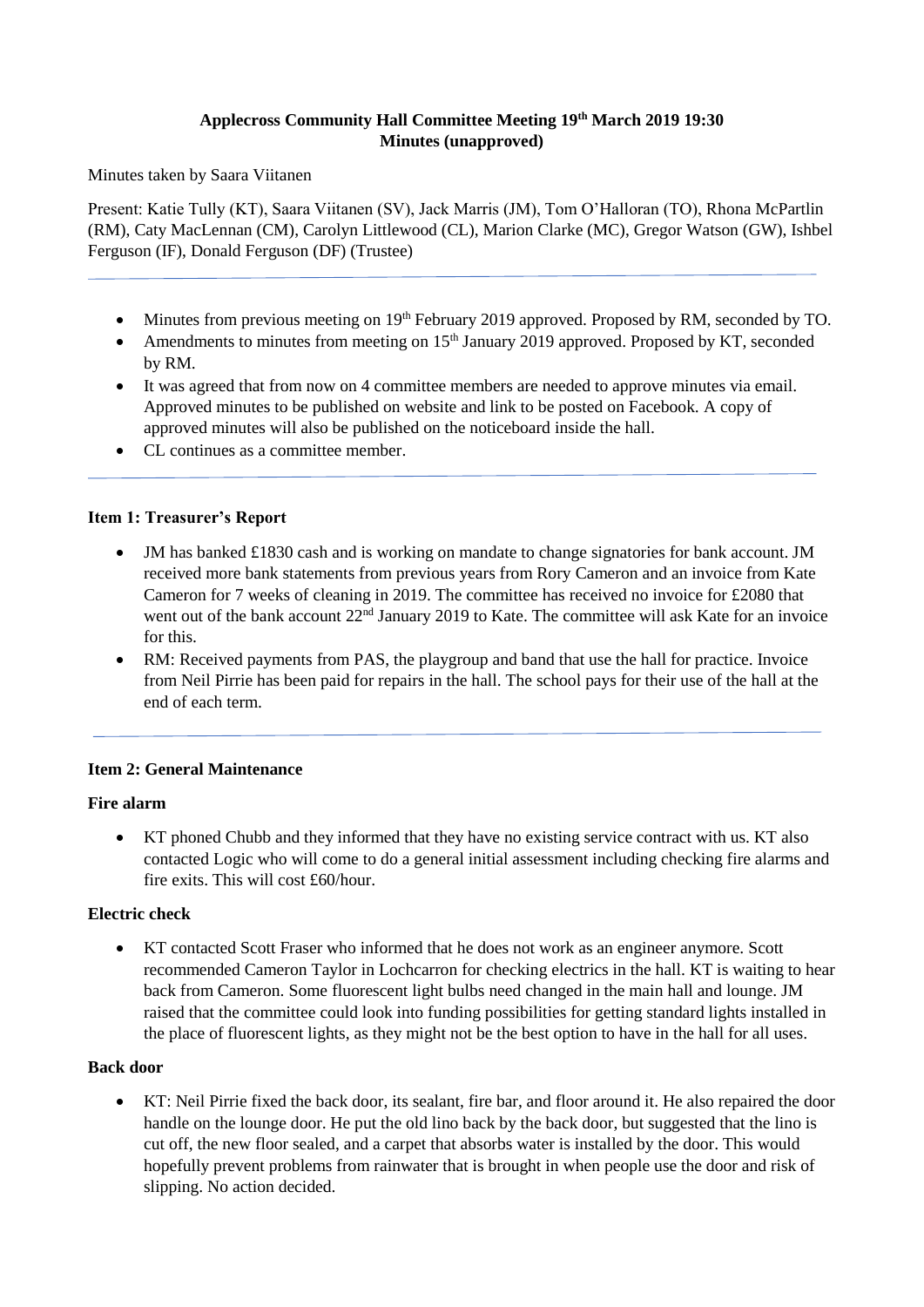# **Drainage**

• KT: Donald Mackenzie to do 1½ days of work to drill drainage holes at the back of the hall, check for any issues with existing drainage, and if needed extend the drainage system.

## **Stage lighting**

- Derek MacLennan has put together a document detailing his suggestions to improve the acoustics of the hall and stage. This was read by committee. Derek suggests bass traps (fixed structures) to go on stage corners and acoustic panels on the stage walls and ceiling. The existing acoustic panels on the hall ceiling don't work as such, they are just made to look like acoustic panels. Suggestions would cost around £1000 altogether.
- JM: Sean Kilbride has also given suggestions on improving stage lighting and acoustics. The stage lights aren't controllable due to no working lighting desk. Sean also suggests new stage curtains mainly for a more professional look. KT and RM: New curtains would be ideal for use of stage for drama for schoolchildren and to attract other drama groups. Stage walls would ideally be blackened with curtains. KT: Possibility for fundraiser.
- No action decided

# **Heating**

• KT: heating has been left on by some users. Users have turned heating on full to heat the hall faster, but it's not useful. Need to order more oil for heating soon. RM suggested putting up a visible note to remind users to turn heating off after use. It was agreed that all users need to sign a document (to be created) on hall rental rules before use.

### **Cleaning**

• KT: Louise Pond has started cleaning the hall on a self-employed basis. Rate of pay £15/hour, 4 hours/week. Louise will invoice monthly and supply own cleaning products. RM suggested that hall windows should be cleaned.

### **Item 3: Bookings**

- Applecross Round the World Talk by Jenny Graham 29<sup>th</sup> March. Gerry MacPartlin is raising money for Mencap and will get door takings. Bar open, proceedings go to the hall.
- Chris Sesar and Gill Halliday concert  $10<sup>th</sup>$  April. Hall will take £10/hour for expenses (heating, electricity, etc).
- Lunch club Strupag  $12<sup>th</sup>$  April
- Easter Market  $19<sup>th</sup>$  April. CM to make posters. Possible fundraiser for hall.
- Wedding  $4<sup>th</sup>$  May. The committee will need to receive the key from Rory Cameron to the container at the back of the hall before this.
- Dementia Strupag  $11<sup>th</sup>$  May
- Ceilidh  $31<sup>st</sup>$  May. Possible fundraiser for hall.
- Hungry Town in August (TBC)
- Potato Five concert  $30<sup>th</sup>$  August

### **Item 4: Outstanding Business**

### **Funding**

• KT applied for £5000 from the SSE/Community Council fund, waiting to hear about decision.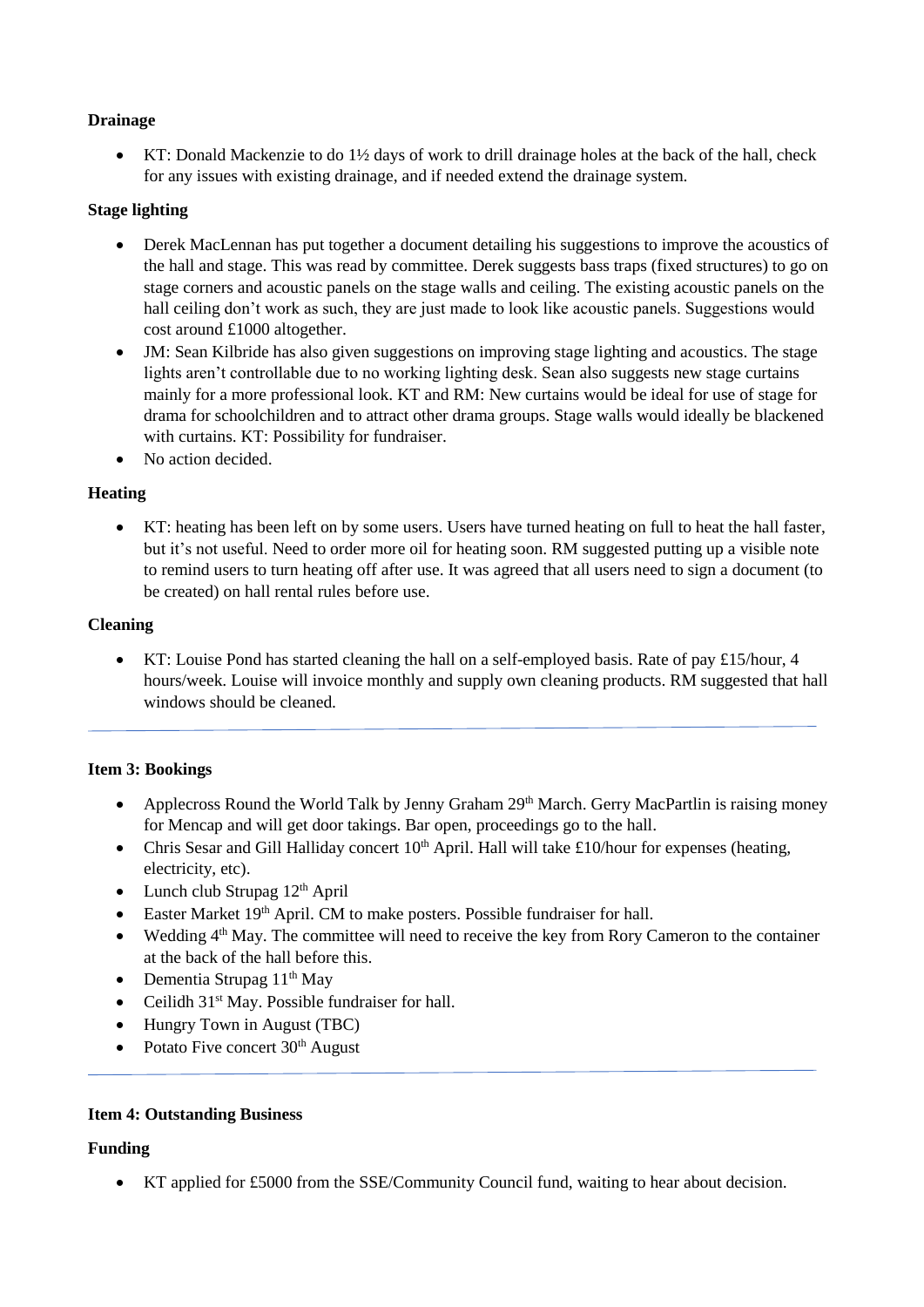• KT raised the Applecross Trust's Community Pot (£170,000). TO suggested emailing the Trust to ask about applying for this. KT to email Trust and Catherine Mackie.

# **Banking**

• KT phoned Bank of Scotland. KT and JM to be signatories, need to get signatures for forms from Rory Cameron and Sean Kilbride. After this KT and JM will aim to get a debit card and access to online banking.

## **Correspondence**

- KT changed the hall correspondence address to the hall's address with the Highland Council and SSE, needs to contact BT and Scottish Fuel.
- Insurance for hall was £1707 for last year. Insurance is due to be renewed on  $1<sup>st</sup>$  April. KT has asked around for quotes. Zurich is one of the only companies to insure a licensed premises. Insurance will include public liability and contents (including bar). Quote from Zurich is about £1700. KT suggested organising a fundraiser.

### **Premises Licence and Premises Manager**

- KT has received a Personal Licence and will send off Premises Manager forms soon. It was agreed that KT can claim costs back for these.
- KT to apply for a temporary licence for the concert on Wednesday  $10<sup>th</sup>$  April.

### **Rental Rules**

- RM happy to continue to be responsible for hall bookings.
- KT suggested creating a rental rules booklet for all hall users to read and sign before use. KT will make copies available in the hall and GW suggested emailing copies to users too.

### Rental prices

- KT suggested a £15/hour cleaning fee for non-charitable event bookings (eg. weddings). MC suggested instead a cleaning deposit (£100). This was agreed.
- GW raised if the hall rental prices could be raised. TO suggested the possibility to organise fundraisers instead. GW suggested to raise prices for commercial groups using the hall. This is to be discussed in the next meeting.
- KT said the master switch has been left on by some hall users.
- GW suggested the possibility of a phone app for controlling heating for the future in case users forget to turn heating down.
- KT suggested opening hours for the hall to be generally 9am-midnight.

Bar

- KT confirmed with the licencing board that there is no issue with moving the fridge to the bar. The bar is also entitled to use real glasses, but if licencing hours are past 1am then need to use plastic cups from 9pm. KT suggested no single use plastic at the Applecross Games and future events.
- KT: possibility to charge for bar hire for larger events. TO and KT suggested the possibility of a higher rental rate for larger events if no bar service. No action decided.
- KT said the hall can extend licenced hours if needed via a form to the licencing board. Guests are allowed to bring their own alcohol to the hall outside licenced hours. KT will check with the licencing board if this is permitted within the licenced hours. GW to research the practice of other local event venues.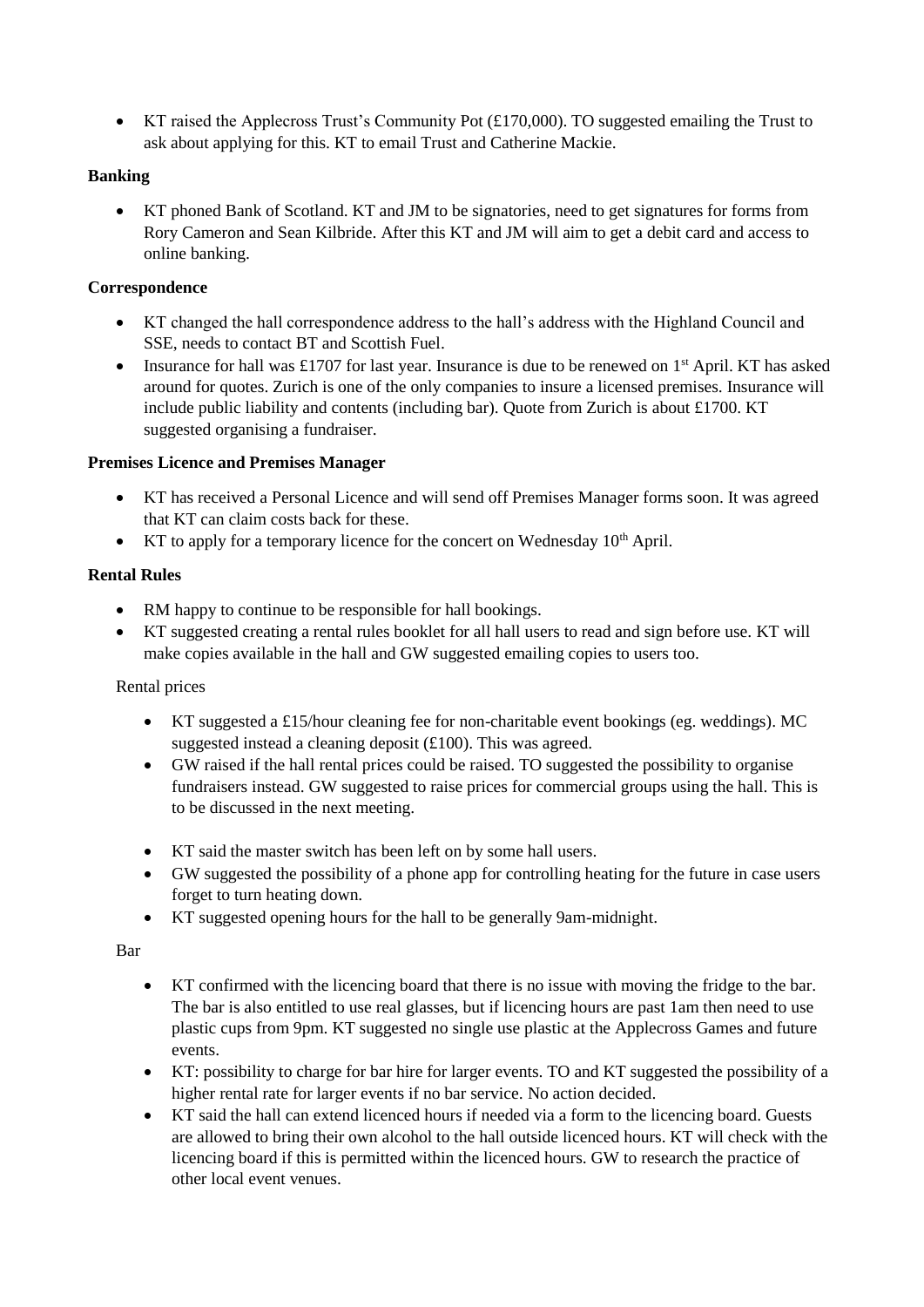- KT raised that more people need to be trained for bar service. No action decided.
- RM suggested raising the price of drinks. KT suggested a 50p raise to drink prices. This was agreed. GW and CL suggested purchasing higher quality wine for the bar. This was agreed.
- KT raised that it should be looked into if the bar fridge could be left on without the master switch left on, as now the master switch turns of the bar fridge, too.

## Facilities

- KT phoned the Highland Council about recycling bins in the car park, waiting to hear back. Campers use the hall's commercial bins and the bin lorry is damaging the car park surface. IF suggested a lock on the bins. GW mentioned that a lock would also prevent rubbish from flying out of the bins in high winds. JM pointed out a document he received from Rory Cameron that mentioned the hall getting two bins for free. IF said they are not enough as they are too small.
- KT suggested the possibility of campers using showers and toilets for a small fee. TO and JM mentioned successful examples on Shetland and in New Zealand. KT mentioned the risk of campers dumping chemical toilets. No action decided.

# Keys

- KT suggested that committee members should have keys for the hall. RM to get extra hall keys cut for the committee. KT mentioned it is unclear who has keys for the hall, and that the keys are sometimes handled irresponsibly (eg. left in the front door). IF said too many people have keys to the hall. TO raised that some front door keys do not work properly.
- GW suggested a keypad for the front door in the future. KT suggested a keybox to be installed by the door to begin with. No action decided.

### Cleaning

- KT suggested if users want to clean the hall themselves after events, they should include main hall and kitchen and take the bins out. IF suggested they should also include toilets. MC said users should also report any faults. CL asked if the bins will be locked, how indoor bins can be emptied. KT suggested that in this case indoor bins are emptied and left by the door, and a committee member with a key for the bins will take bins out.
- KT raised the outdoor ashtray will need cleaned. GW raised that the ashtray might have to be moved if the future toddler playgroup area will be placed there.
- TO suggested that the rules booklet includes a rule on leaving the stage and backstage as the user found it.

### Policies

• KT: insurance requires policies on drugs, children and animals in the premises. It was agreed that a strict no drugs policy is adopted. For children policy, adults working with children in kids' clubs need a police check. It was agreed that animals are not preferred inside the premises.

### **Website**

- JM's friend Nathan designed and runs the hall website. JM: Nathan might be owed money for domain costs as discussed in previous meeting.
- KT: committee needs access to edit the website. JM suggested Nathan might ask for a small fee to edit the website, or alternatively Nathan suggested if a committee member can code and edit the site that way. JM to discuss charges with Nathan.
- KT asked the committee to suggest any changes to the website at next meeting.
- KT, RM and TO suggested adding promotional material of events and clubs on the website.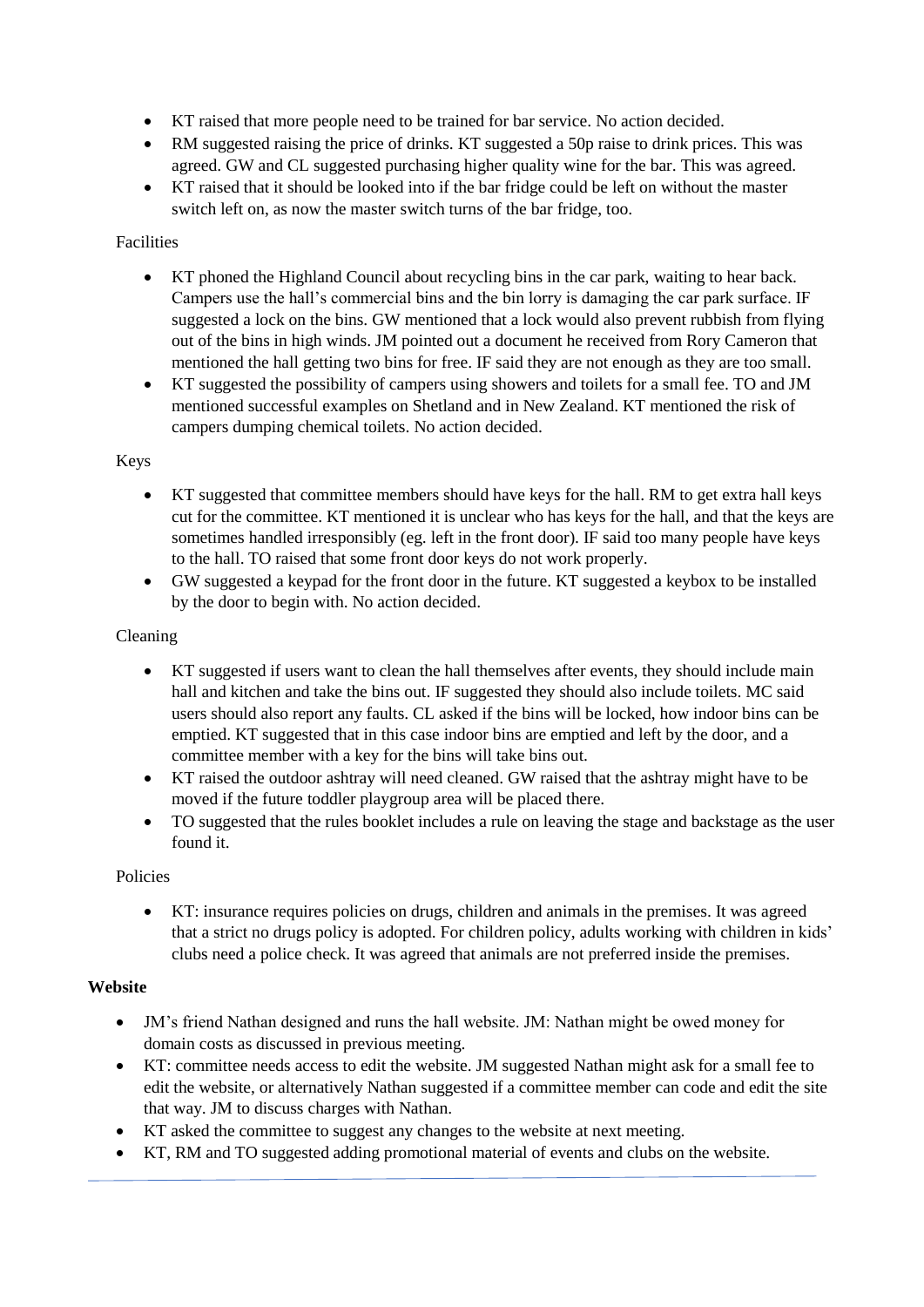## **Item 5: New Business**

#### **Constitutional Issues**

- KT noted that in the Constitution it states:
	- 1. A third of the committee is needed to be present at meetings to make decisions
	- 2. No committee member can hold two office positions at once
	- 3. No committee member can hold office position for more than 3 years

All was considered by committee as appropriate.

- Rory Cameron has expressed his willing to re-join the board but not be present at meetings. Committee did not agree to this.
- Committee nominated new Vice Chair. RM proposed Tom O'Halloran (TO). KT seconded. Tom O'Halloran was named as Vice Chair.
- IF asked for more copies of new version of the Constitution to be distributed to committee. KT to look into this.
- KT suggested that committee member names are updated in the Constitution, and a note that committee members need to attend at least every third meeting to stay on the committee is added. KT to find out costs for this.

#### **Minibus**

- JM: Rory Cameron said the minibus is a separate entity from the hall committee but has the same Trustees, and recommended it is kept that way for financial reasons. The minibus has a separate bank account. JM agrees with Rory. JM said there might not be an organised committee for the minibus at the moment. IF said there was not enough members in the minibus committee in the past.
- RM noted that funding applications need proof of high use of minibus. TO said the minibus is in bad condition and a better one is needed if the bus is to be used more than at the moment.
- IF and RC suggested the possibility of renting the minibus out to groups. KT noted that the policies on the use of the bus for charities prevent taking a payment for the use of the bus. JM suggested acquiring a commercial bus permit, but CM noted it has been very expensive in the past.
- KT to find paperwork and owner details of minibus. TO suggested an investigation on if the hall committee can own the minibus in co-operation with Rory Cameron and how more drivers can be recruited. TO to look into setting up a sub-committee for minibus. Committee to look into details on minibus use and to discuss at next meeting.

#### **Car parking**

• KT raised that space for car parking at the hall is inadequate. KT to look into the possibility of extension of car park at the back of the hall.

#### **Hall spring clean**

• KT and SV suggested combining a spring clean with a car boot sale open for all to also raise money for the hall and/or the playgroup. TO suggested April holidays for this. GW suggested that a tipper is brought in for people to get rid of old items.

#### **Hall decoration**

• Committee will discuss this in future meetings.